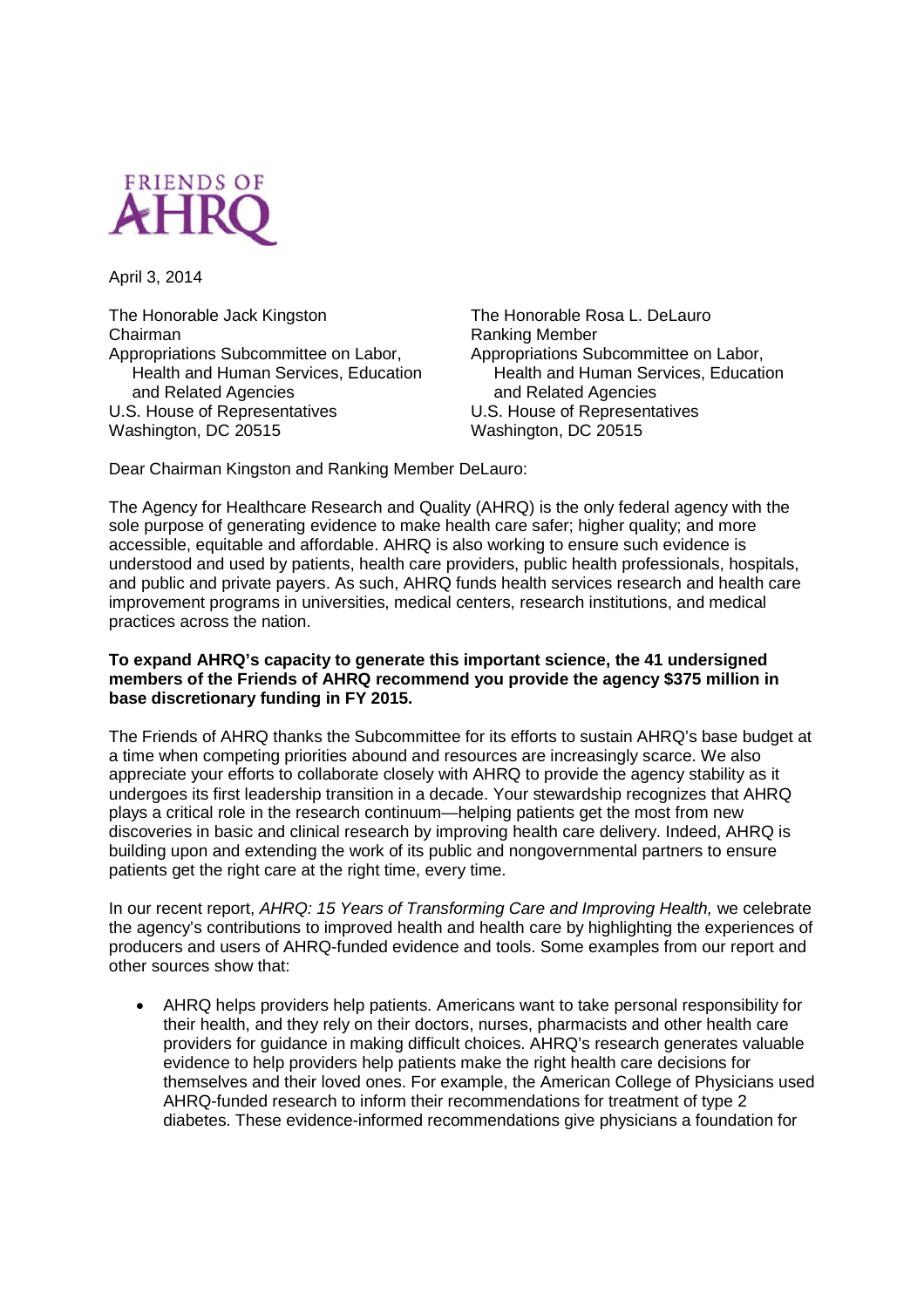describing what the best care looks like, so patients can determine what the right care might be for them.

- AHRQ keeps patients safe. The science funded by AHRQ ensures patients receive high quality, appropriate care every time they walk through the hospital, clinic, and medical office doors. AHRQ's research provides the basis for protocols that prevent medical errors and reduce hospital-acquired infections (HAI), and improve patient experiences and outcomes. In just one example, AHRQ's evidence-based Comprehensive Unitbased Safety Program to Prevent Healthcare-Associated Infections (CUSP)—first applied on a large scale in 2003 across more than 100 ICUs across Michigan—saved more than 1,500 lives and nearly \$200 million in the program's first 18 months. The protocols have since been expanded to hospitals in all 50 states, the District of Columbia, and Puerto Rico to continue the national implementation of this approach for reducing HAIs.
- AHRQ makes the business case for high quality care. AHRQ helps health care providers – from private practice physicians to large hospital systems – understand how to deliver the best care most efficiently. For example, AHRQ maintains the National Quality Measurement Clearinghouse (NQMC) to provide health care providers, health plans, delivery systems, and others with an accessible resource for quality measures and a one-stop-shop for benchmarks on providing more safe, effective and timely care. The breadth of evidence available from AHRQ empowers health care providers to understand not just how they compare to their peers, but also how to improve their performance to be more competitive.

We thank you for your consideration of our request and look forward to helping you preserve the agency's continued vital role in improving our nation's health. For more information, including a copy of our commemorative report, please contact Lindsey Horan at 202.292.6718 or lindsey.horan@academyhealth.org.

Sincerely,

AcademyHealth Alliance for Aging Research American Academy of Family Physicians American Association for Clinical Chemistry American Association for Dental Research American Association for the Study of Liver Diseases American Association of Colleges of Nursing American Association of Colleges of Osteopathic Medicine American Association of Colleges of Pharmacy American Colleges of Clinical Pharmacy American College of Physicians American College of Preventive Medicine American College of Rheumatology American Congress of Obstetricians and Gynecologists American Dental Association Health Policy Resources Center American Health Information Management Association (AHIMA) American Hospital Association